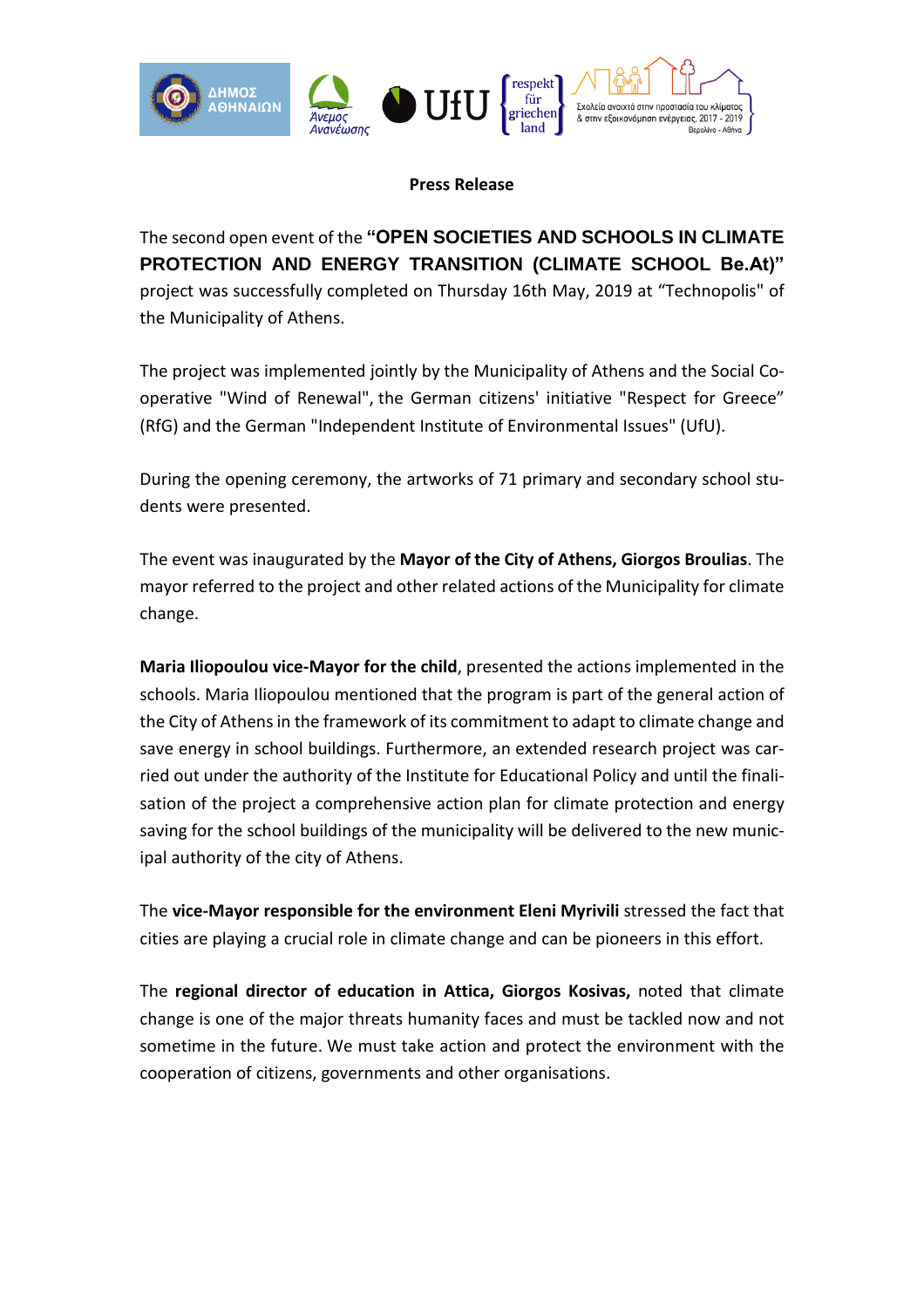





The **director of primary education of Athens, Anastasis Papageorgiou** was represented by **Maria Dimopoulou**, responsible for environmental education, who underlined the importance of implementing energy saving programs in all schools, not only those of the municipality of Athens.

The **director of secondary education Ioanna Psina**, was represented by **Kostis Kontogiannis**. Ioanna Psina expressed her belief that students, through their participation have realised in a great extent the importance of climate protection.

**Hilde Schramm**, on behalf of the German citizens' initiative **"Respect for Greece" (RfG)**, partner of the project, referred- among other issues- to RfG's contribution in conceiving the idea of the project and promoting the cooperation between Greece and Germany in climate protection issues.

**Nikos Chrysogelos**, on behalf of the Social Cooperative **"Wind of Renewal"** instead of greeting, called a group of children and together loudly said a slogan in favor of climate protection.

Later, **Kostis Kontogiannis**, the academic responsible of the program, discussed about the importance of the program and presented the implemented steps of the project.

The next part of the event included a short presentation of the implemented training of teachers, from the coordinators of Education for Sustainability, Achileas Mandrikas and Christina Papazisi.

The event concluded with a round table discussion of students and teachers, who presented their experience. In the round-table participated the students: Ilias Mathioudakis, Aggelos Asimakopoulos, Rafail Papoulias and Rania Stavrelopoulou and the teachers: Panagiotis Lazos and Vasiliki Ioakimidou.

On Friday 17th May 2019 approximately 1300 students and teachers, together with the Vice Mayor for the Child, Maria Iliopoulou and members from Respect for Greece, participated with great enthusiasm in a march for climate at the Dionysiou Aeropagitou pedestrian street, as part of the **"OPEN SOCIETIES AND SCHOOLS IN CLI-MATE PROTECTION AND ENERGY TRANSITION (CLIMATE SCHOOL Be.At)"** project.

The march, accompanied by the Municipality of the City of Athens band, ended at "Technopolis" complex of the Municipality of Athens where the students were